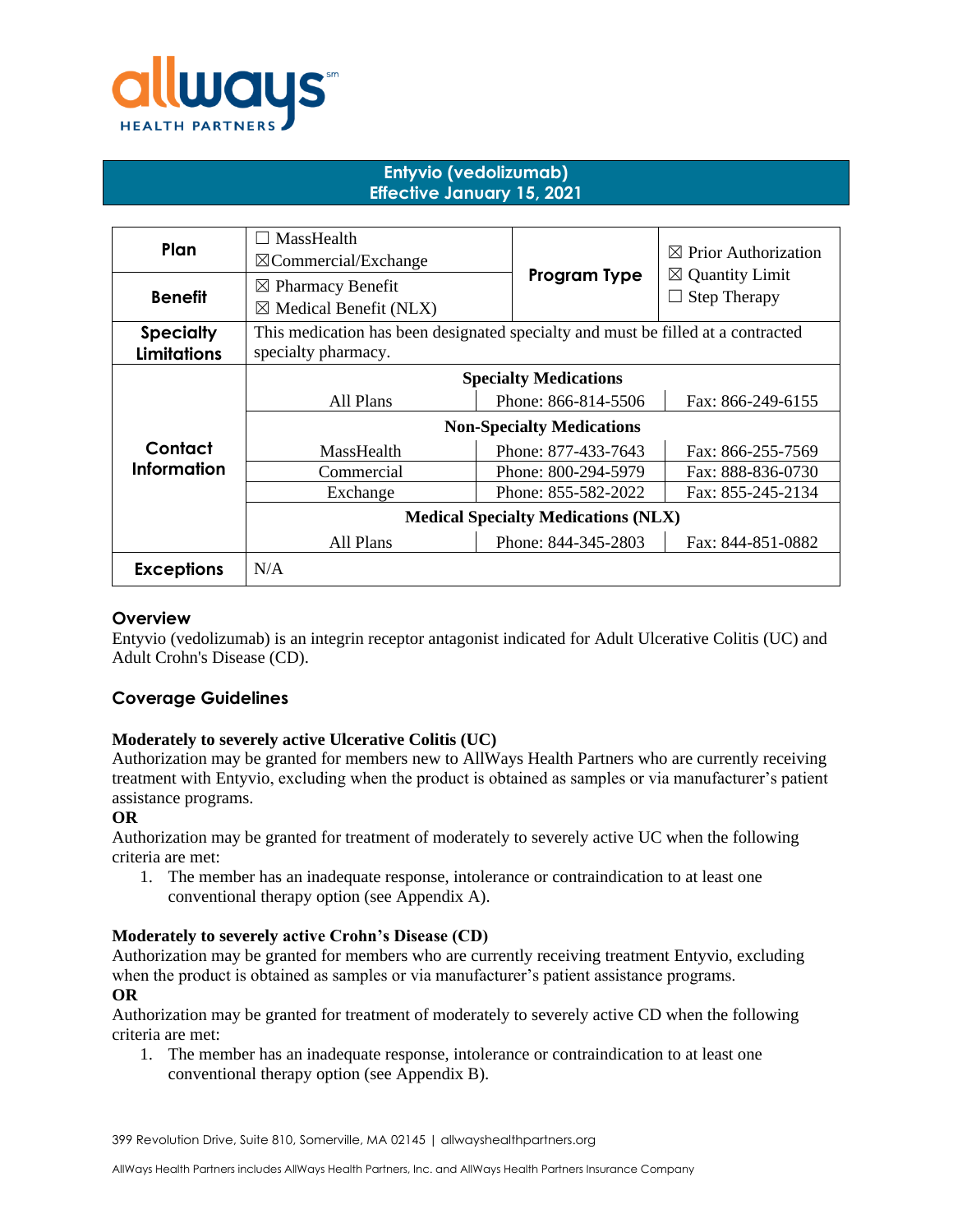

## **Continuation of Therapy**

Reauthorization may be granted for members, including those who are new to AllWays Health Partners, who meet ALL initial authorization criteria and achieve or maintain positive clinical response after at least 4 months of therapy with Entyvio as evidenced by low disease activity or improvement in signs and symptoms of the condition.

## **Limitations**

Initial approvals and reauthorizations will be granted for 12 months.

# **Appendices**

## **Appendix A: Examples of Conventional Therapy Options for UC**

- 1. Mild to moderate disease induction of remission:
	- a. mesalamine (e.g., Asacol, Asacol HD, Lialda, Pentasa)
	- b. Rectal mesalamine (e.g., Canasa, Rowasa)
	- c. Alternatives: azathioprine, mercaptopurine, sulfasalazine
- 2. Mild to moderate disease maintenance of remission:
	- a. Oral mesalamine, rectal mesalamine
	- b. Alternatives: azathioprine, mercaptopurine, sulfasalazine
- 3. Severe disease induction of remission:
	- a. Sulfasalazine
	- b. Severe disease maintenance of remission:
- 4. Azathioprine, mercaptopurine
	- a. Alternative: sulfasalazine
- 5. Pouchitis: rectal mesalamine

## **Appendix B: Examples of Conventional Therapy Options for CD**

- 1. Mild to moderate disease induction of remission:
	- a. Oral mesalamine (e.g., Asacol, Asacol HD, Lialda, Pentasa)
- 2. Mild to moderate disease maintenance of remission:
	- a. Azathioprine, mercaptopurine
	- b. Alternatives: methotrexate intramuscularly (IM)
- 3. Moderate to severe disease induction of remission:
	- a. Methotrexate IM
- 4. Moderate to severe disease maintenance of remission:
	- a. Azathioprine, mercaptopurine
	- b. Alternative: methotrexate IM
- 5. Perianal and fistulizing disease maintenance of remission
	- a. Azathioprine, mercaptopurine
	- b. Alternative: methotrexate IM

## **References**

- 1. Entyvio (vedolizumab) [prescribing information]. Deerfield, IL: Takeda Pharmaceuticals America Inc; February 2018.
- 2. Kornbluth A, Sachar DB, and the Practice Parameters Committee of the American College of Gastroenterology. Ulcerative Colitis Practice Guidelines in Adults. Am J Gastroenterol. 2010; 105:501–523. Available at http://s3.gi.org/physicians/guidelines/UlcerativeColitis.pdf. Accessed September 6, 2016.